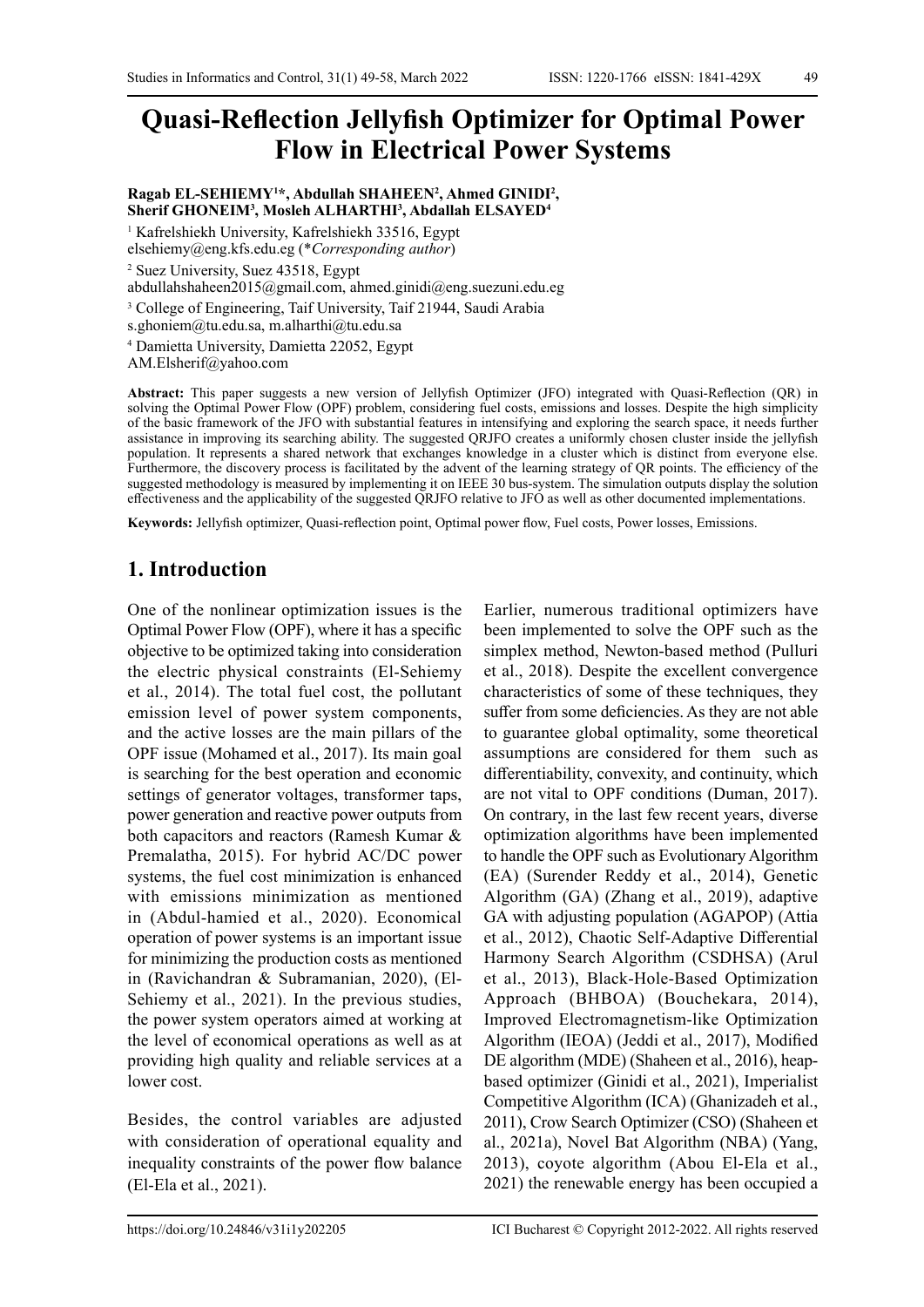lot of attention around the world since it presents cheap and sustainable energy. Consequently, its presence in power systems becomes a fact that had to deal with. Hence, load frequency control (LFC, Modified Crow Search Optimizer (MCSO) (Shaheen et al., 2021b), Improved Moth‐Flame Algorithm (IMFA) (Taher et al., 2019), multiverse optimizer (Shaheen, 2019), multi-objective marine predator optimizer (Alharthi et al., 2021), (Shaheen et al., 2021d), and modified Teaching-Learning Algorithm (TLA) (Shabanpour-Haghighi et al., 2014).

The aim of this article is to solve the OPF issue using the proposed QRJFO algorithm. JFO has been proposed by Chou and Truong (2021) and it is inspired by the jellyfish movements. A Quasireflection learning is emerged into the standard JFO to deal with population diversity, the local search capability, and convergence speed. The JFO and the proposed QRJFO are implemented, with and without the effects of shunt Volt-Ampere-Reactive (VAR) compensation to get the optimal solution of fuel costs, losses, and emissions of OPF issue.

This paper is organized in 5 sections. The OPF issue problem formulation is described in Section 2. Next, the JFO and the proposed QRJFO algorithms are illustrated in Section 3. The establishment of the outcomes is depicted in Section 4. Section 5 denotes the conclusion of this work.

# **2. Problem Formulation**

The OPF issue representation can be mathematically written (Elsayed et al., 2021) fuzzy decision making is employed to select the best compromise operating point for the hybrid AC/HVDC power systems. In these systems, the active and reactive power controllability of the voltage source converters (VSCs as depicted in equation (1):

Min 
$$
FF(x,y)
$$

subjected to: 
$$
f(x,y) = 0
$$
 and  $g(x,y) \le 0$  (1)

where FF represents a certain objective function, while x and y are the states and control variables. Additionally, f and g denote the equality and inequality system constraints.

# **2.1 Problem Objectives**

The quadratic equation of the fuel generation cost (FF1) is formulated as follows:

$$
FF1 = \sum_{i=1}^{N_g} a_i P g_i^2 + b_i P g_i + c_i
$$
 (2)

where  $N_g$  is the number of generators;  $Pg_i$  denotes the active output power (MW) for each generator i, while the cost coefficients are illustrated by  $(a_i, a_j)$  $\mathbf{b}_{i}$ , and  $\mathbf{c}_{i}$ ).

Another objective function which involves the total ton/hr emissions (FF2) discharged from the fossil-fuel generators in electrical systems can be expressed as follows:

$$
FF2 = \sum_{i=1}^{N_g} (Ea_iPg_i^2 + Eb_iPg_i + Ec_i)/100 + Ed_ie^{Ee_iPg_i}
$$
 (3)

where the coefficients  $(Ea_i, Eb_i, Ec_i, Ed_i, and Ee_i)$ demonstrate the atmospheric pollutants emission.

Another objective function which minimizes the power losses of the transmission network can be formulated as follows:

$$
FF3 = \sum_{i=1}^{NB} P_i = \sum_{i=1}^{NB} Pg_i - Pd_i
$$
 (4)

where Pd<sub>i</sub> expresses the active power demand at each bus i.  $N_b$  establishes the number of buses.

# **2.2 System Constraints**

The load flow balance equations (equality constraints) are the following:

$$
Pg_i - PL_i - V_i \sum_{j=1}^{N_b} V_j (G_{ij} \cos \theta_{j} + B_{ij} \sin \theta_{j} \sin \theta_{j}) = 0, \ i = 1, \dots, N_b - slack \quad (5)
$$

$$
Qg_i - QL_i + Qc_i - V_i \sum_{j=1}^{N_a} V_j (G_{ij} sin, {}_{ij} - B_{ij} cos, {}_{ij}) = 0, i = 1, 2, \dots NPQ \quad \left( 6 \right)
$$

The active and reactive power demands are specified by PL and QL respectively, whereas the mutual conductance and susceptance between bus i and j are expressed by  $G_i$  and  $B_i$ , respectively.  $Qg_i$  is the VAR injected at bus i;  $\dot{V}_i$  refers to the voltage at bus i;  $Qc<sub>i</sub>$  indicates the reactive power injection of switched capacitors at bus i; slack and NPQ illustrate the slack bus and the number of load buses, respectively.

The operational variables and their corresponding constraints, denoted by the superscripts (max) and (min) bounds are expressed as follows:

1) The generator voltages:

$$
Vg_i^{\min} \leq Vg_i \leq Vg_i^{\max}, i=1,2,\ldots\ldots Ng
$$
 (7)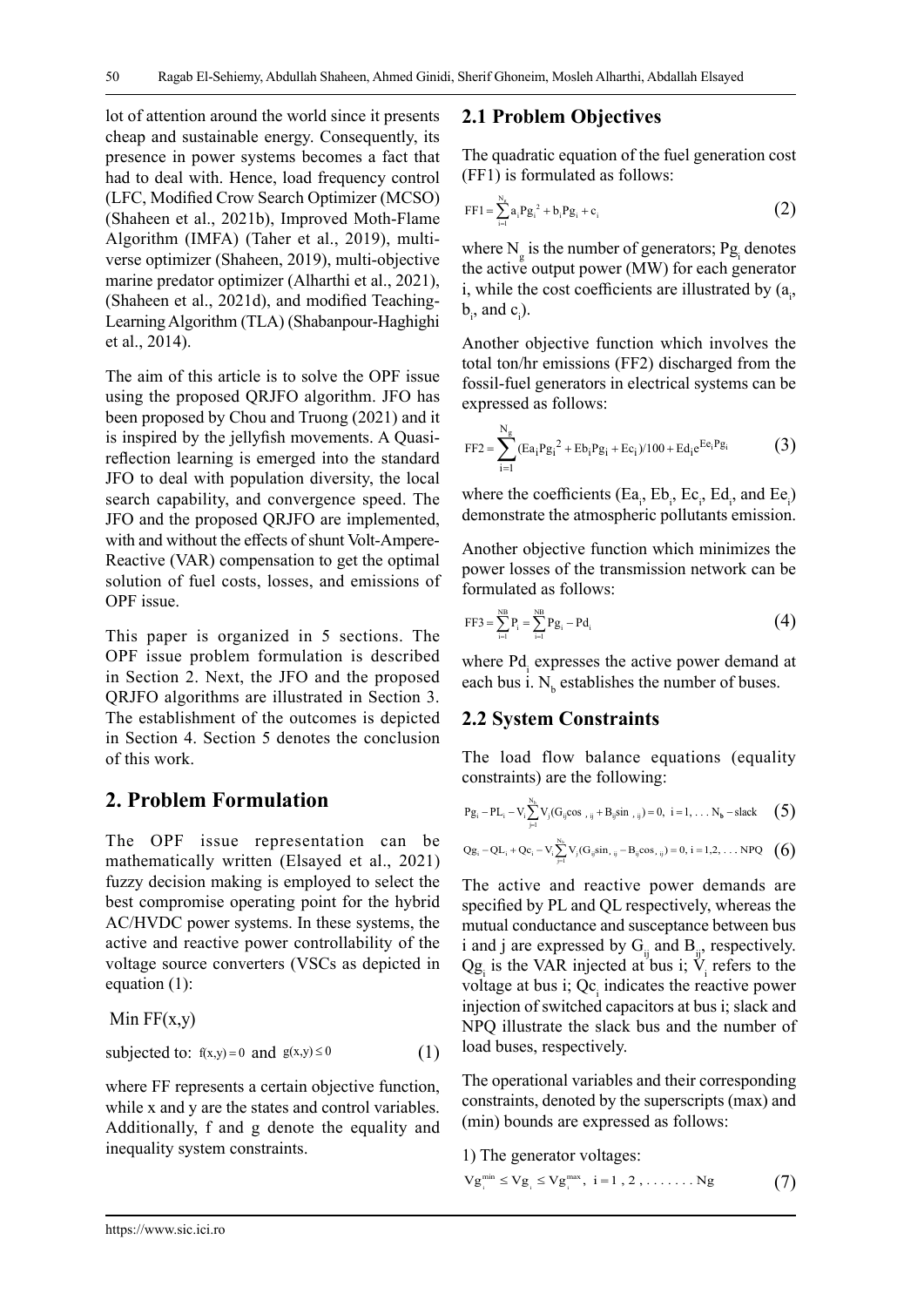2) The active generators' power outputs:

$$
Pg_i^{min} \leq Pg_i \leq Pg_i^{max}, i = 1, 2, \dots \dots Ng
$$
 (8)

3) Generator reactive power outputs:

$$
Pg_i^{min} \leq Pg_i \leq Pg_i^{max}, i = 1, 2, \dots \dots \cdot Ng
$$
 (9)

4) The transformer tap settings:

 $\text{Tap}_{k}^{\min} \leq \text{Tap}_{k} \leq \text{Tap}_{k}^{\max}, k = 1, 2, \dots \dots N \quad (10)$ 

5) Load bus voltage magnitudes:

$$
V_{L_i}^{min} \leq V_{L_i} \leq V_{L_i}^{max}, \ i = 1, 2, \ldots \ldots \text{ NPQ} \qquad \qquad \textbf{(11)}
$$

6) The switched (capacitors and reactors) reactive power injection:

$$
\mathrm{Qc}_{q}^{\max} \leq \mathrm{Qc}_{q} \leq \mathrm{Qc}_{q}^{\max}, \ q = 1, 2, \dots \dots \dots \mathrm{Nq} \tag{12}
$$

7) Transmission line loadings:

$$
|S_F| \leq S_F^{max}, \ L = 1, 2, \ldots \ldots \text{NF} \tag{13}
$$

where Nq and Nt define the number of the VAR sources and the number of on-load tap changing transformers, respectively, while NF illustrates the number of transmission lines.  $S_F$  refers to the power flow through line F which may have a negative value which indicates that the flow is reversed. Therefore, the absolute symbol is used in equation (13).  $SF<sup>max</sup>$  indicates the transmission line loading.

### **3. Proposed QRJFO optimization**

In the beginning, the population of jellyfishes  $(X_i)$ is created using chaotic logistic mapping. In JFO, the motions of jellyfishes can be inside the swarm or in the direction of the ocean currents. The transition between such two modes is regulated by the process of time regulation (TR).

Inside the swarm, two types of behaviours are modelled: active (Form A) and passive (Form B). In Form A, the jellyfishes move towards the positions that are rich in food. Equation (14) illustrates the new location of the jellyfish.

$$
X_{i}(t+1) = \begin{cases} X_{i}(t) + R \times (X_{j}(t) - X_{i}(t)) & \text{if } f(X_{i}) \ge f(X_{j}) \\ X_{i}(t) + R \times (X_{i}(t) - X_{j}(t)) & \text{if } f(X_{i}) < f(X_{j}) \end{cases}
$$
(14)

where f is the objective value related to each jellyfish location and R is a random number that is changing at each instant, using uniform distribution, within the range [0-1]. In Form B, the position of every jellyfish shall be changed around its existed position as follows:

 $X_i(t+1) = 0.1 \times R \times (U_b - L_b) + X_i(t)$  (15)

where  $L_b$  and  $U_b$  indicate the lower and upper limits in the considered problem, respectively.

On the contrary, the motions of jellyfishes can be in the direction of the ocean currents where their directions (trends) are estimated based on the average of all the positions of the jellyfishes. Thereby, the updated position of every jellyfish is represented as:

$$
X_i(t+1) = R \times (X^* - 3 \times R \times \mu) + X_i(t)
$$
\n(16)

where  $\mu$  is the mean of the positions of the jellyfishes and *X*<sup>∗</sup> is the currently best jellyfish position in the swarm.

If the jellyfish passes past the restricted search field, the jellyfish will return to the boundary. This can be represented as depicted in equation (17):

$$
\begin{cases} X'_{i,d} = (X_{i,d} - U_{b,d}) + L_b(d) & \text{if} \quad X_{i,d} > U_{b,d} \\ X'_{i,d} = (X_{i,d} - L_{b,d}) + U_b(d) & \text{if} \quad X_{i,d} < L_{b,d} \end{cases}
$$
 (17)

where  $X_i$  refers to  $i^{\text{th}}$  jellyfish position and *d* refers to each dimension of the control variables.

Each jellyfish chooses between the motions inside the swarm (forms A or B) or in the direction of ocean currents using the time regulation (TR) process. This process is based on a regulating function  $c(t)$  that is described in equation (18):

$$
c(t) = \left(1 - \frac{t}{\text{Max}_{iter}}\right) \times (2 \times \text{rand}(0,1) - 1) \tag{18}
$$

where *Maxiter* indicates the maximum number of iterations and *t* is the current iteration. When the value of the regulating function  $c(t)$  exceeds a chosen coefficient  $(C_0)$ , each jellyfish takes the direction of the ocean current. Otherwise, it follows the motions inside the swarm. In this mode, a number inside the range [0-1] is randomly created, using uniform distribution, and if it exceeds the value  $(1 - c(t))$ , the jellyfish exhibits form A motion. Else, it follows form B.

In the standard JFO, the variation of  $c(t)$  in  $(18)$ depends on *Maxiter*. In the beginning of iterations,  $c(t)$  will be inside  $(-1,1)$ , but with a decreasing tendency in a long run; near *Maxiter* the values will be close to zero. Based on that, the jellyfishes have higher tendency to move inside the swarm, in active and passive forms.

To improve the JFO's performance, a quasireflection JFO (QRJFO) variant is suggested. Two improvements are introduced in the typical JFO method. At first, the JFO calculates, in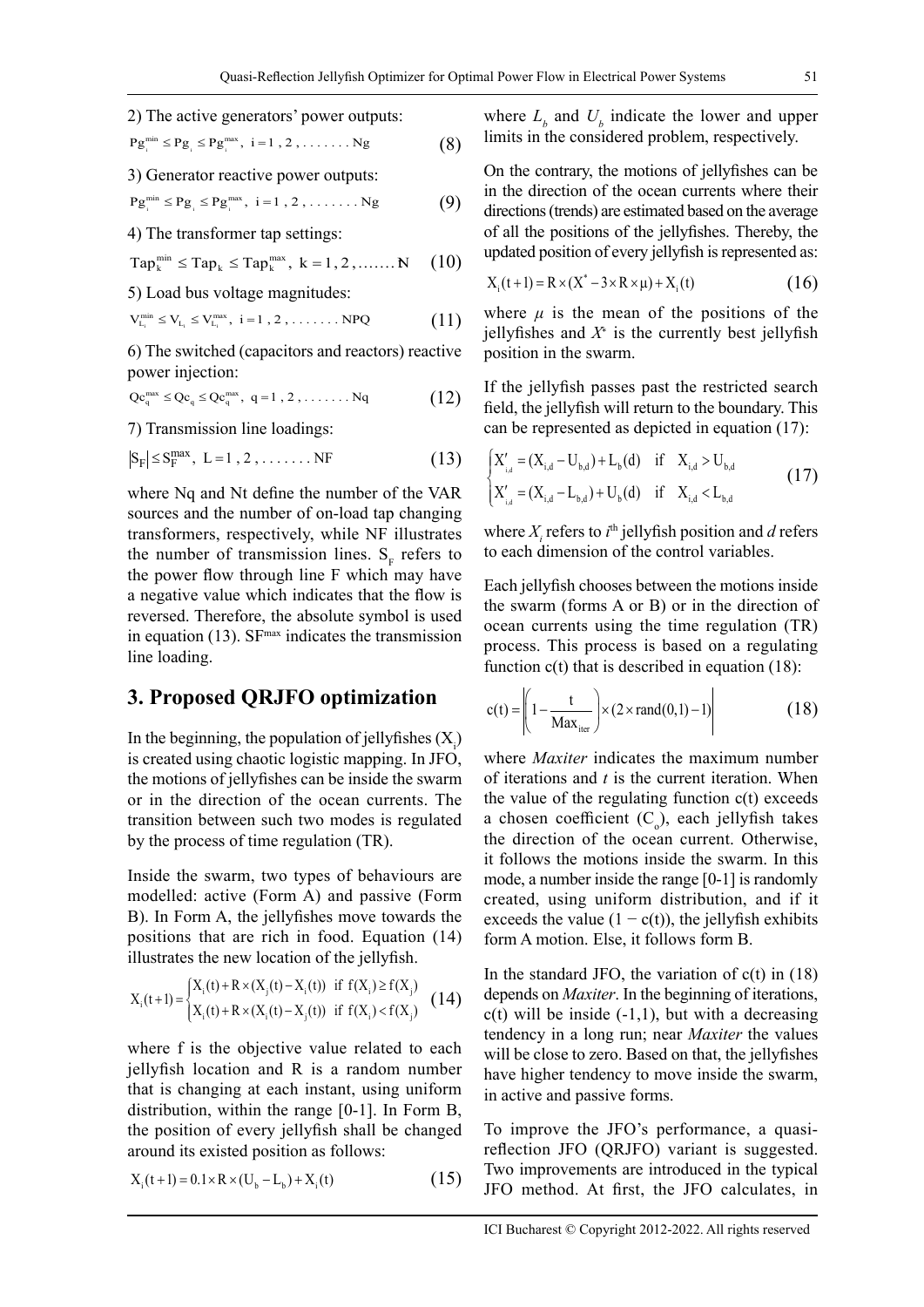every iteration, the average of all the entities in the swarm. In the suggested variant, a cluster is arbitrarily chosen from the swarm population for every jellyfish. Each cluster has a variable scale that represents a shared network which exchanges knowledge inside the swarm cluster that is distinctive from each other.

Added to that, a learning strategy of quasioppositional method is developed from the JFO algorithm to improve the discovery feature (Bentouati et al., 2020) planning and energy management of power systems. OPF analysis aims to find the optimal solution of system nonlinear algebraic equations with satisfying operational constraints. Economic, environmental and technical objectives are considered for multidimensions efficient energy management. These objectives involve the reduction of the production costs, reduction of the environmental emissions, improving the voltage profile, reducing the power losses and enhancing the system stability. This paper presents a new high-efficiency technology that proposes a multi-objective version of the recently proposed moth swarm algorithm (MSA). If y is a particular value inside  $[L_{\text{b}}^{\text{}} , U_{\text{b}}^{\text{}}]$ , its quasiopposite value  $(y_q)$  will be as follows:

$$
y_{q} = \text{rand}\left[ \left( \frac{U_{b} + L_{b}}{2} \right), (U_{b} + L_{b} - y) \right]
$$
 (19)

By using the concept of quasi-oppositional points, the reflected points are created and the locations of jellyfishes are replaced. Then, the quasioppositional concept is assessed only to preserve the same number of objective evaluations. Figure 1 displays the suggested QRJFO flowchart algorithm.

# **4. Simulation Results**

In this section, the proposed QRJFO and JFO are implemented on the standard IEEE 30 bus to solve the OPF issue. Ten simulation runs are completed for the proposed QRJFO and JFO with a maximum iterations number of 300 whereas the population size is 50. This system involves 4 on-load tap changing transformers, 30 buses, 6 generators, 41 lines, and 9 capacitive sources. The data for buses, the limits of reactive power generations, and transmission lines are taken from (Liu et al., 2017). The generator voltages have a maximum and a minimum value of 1.1 and 0.95 p.u., respectively. Two scenarios are considered in this study. In the first scenario, the effects of the shunt



**Figure 1.** Flowchart of the proposed QRJFO optimization algorithm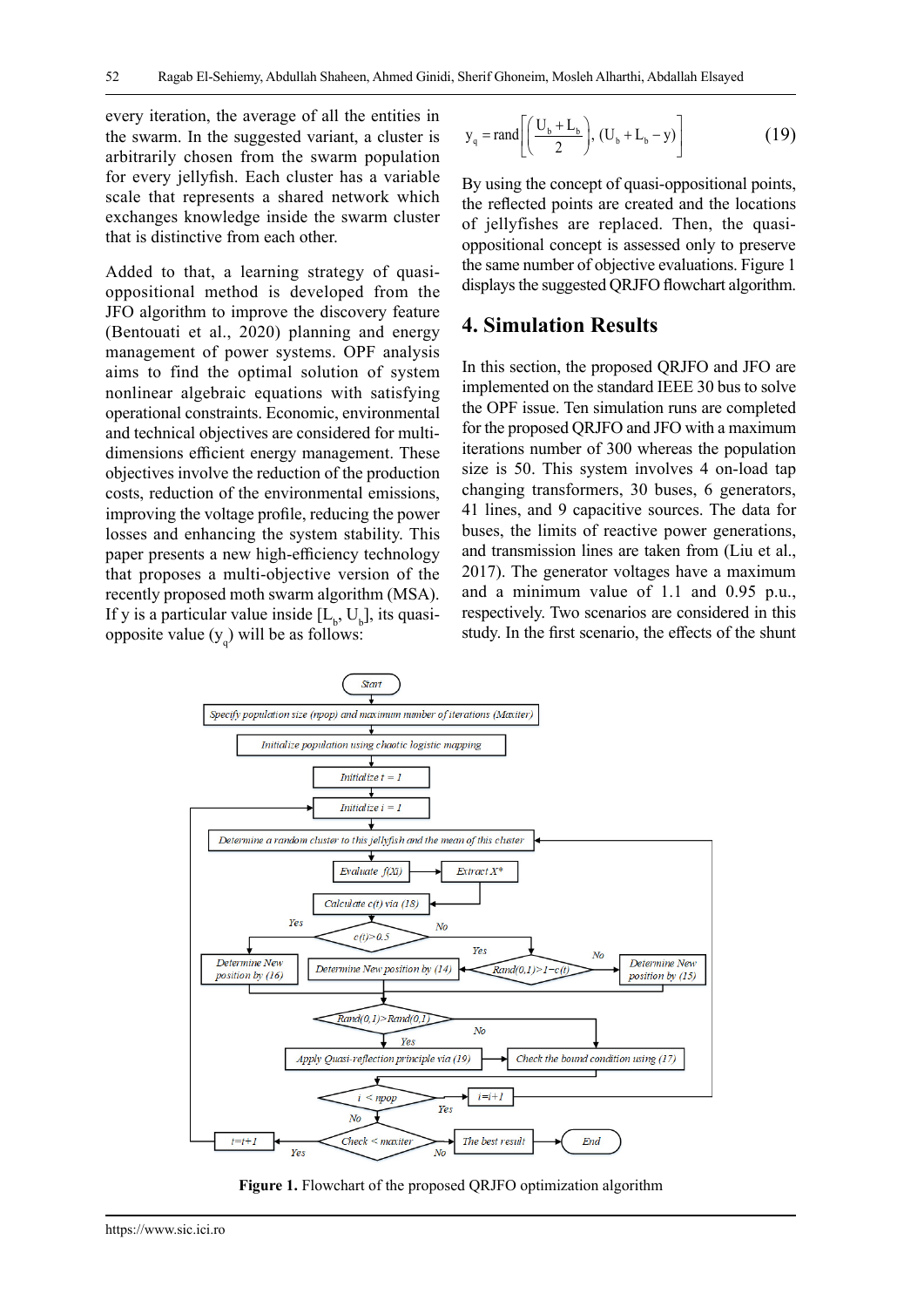VAR compensation and transformer tap settings are ignored. Thus, the control variables are active power outputs and voltages of the generation units. On the contrary, in the second scenario, the effects of the transformer tap settings and shunt VAR compensation are involved. For each scenario, three cases are studied as illustrated below:

#### **Case 1: The Quadratic Fuel Costs (QFC) Minimization**

#### **Case 2: The Pollutant Emissions (PE) Minimization**

#### **Case 3: The Power Losses (PL) Minimization**

#### **4.1 Application for Scenario 1**

Table 1 denotes the cost coefficients, while Table 2 describes the IEEE 30-bus test system emission coefficients. For the previously illustrated three cases studied, the JFO and the suggested QRJFO version are applied and their obtained outputs are recorded in Table 3. For the first case, the minimum QFC obtained by the suggested QRJFO is reduced from 901.96 \$/hr to 800.2502 \$/hr with respect to the initial case, however, the JFO minimizes the QFC to 800.254 \$/hr. For the second case, the minimization of the PE is successfully achieved using both JFO and QRJFO. As shown, the PEs are minimized to 0.2047859 ton/hr and to 0.2047833 ton/hr using the JFO and the

suggested QRJFO, respectively. The third case illustrates the minimization of System Power Losses (SPL) by applying the proposed JFO and QRJFO. Their acquired values of SPL are 3.173287 and 3.172604 MW, respectively. Also, the convergence characteristics of the JFO and QRJFO algorithms for minimizing the QFC, PE and PL are displayed in Figures 2-4, respectively. These figures illustrate the higher capability of the proposed QRJFO when compared to JFO in improving the best solution, particularly during the early stages of the 100 iterations.

**Table 1.** Cost coefficients for IEEE 30-bus system

| Bus | a          | h    | c   |
|-----|------------|------|-----|
|     | 3.75E-3    | 2.00 | 0.0 |
| 2   | 1.75 E-2   | 1.75 | 0.0 |
| 5   | $6.25 E-2$ | 1.00 | 0.0 |
| 8   | 8.3 E-3    | 3.25 | 0.0 |
| 11  | $2.5 E-2$  | 3.00 | 0.0 |
| 13  | $2.5 E-2$  | 3.00 | 0.0 |

**Table 2.** Emission coefficients for IEEE 30-bus system

| Bus | EА     | Eb        | Ec    | Ed      | Ee    |
|-----|--------|-----------|-------|---------|-------|
|     | 4.0910 | $-5.5540$ | 6.490 | $2E-4$  | 2.857 |
| 2   | 2.5430 | $-6.0470$ | 5.638 | 5 E-4   | 3.333 |
| 5   | 4.2580 | $-5.0940$ | 4.586 | 1 E-6   | 8.000 |
| 8   | 5.3260 | $-3.5500$ | 3.380 | $2E-3$  | 2.000 |
| 11  | 4.2580 | $-5.0940$ | 4.586 | $1 E-6$ | 8.000 |
| 13  | 6.1310 | $-5.5550$ | 5.151 | $1E-5$  | 6.667 |

| <b>Variables</b>                  | <b>Initial</b> | Case 1 $(U1 (S/hr))$ |              | Case 2 (U2 (ton/hr)) |              | Case 3 (U3 MW)) |              |
|-----------------------------------|----------------|----------------------|--------------|----------------------|--------------|-----------------|--------------|
|                                   |                | <b>JFO</b>           | <b>QRJFO</b> | <b>JFO</b>           | <b>QRJFO</b> | JFO             | <b>QRJFO</b> |
| $Vg_1$                            | 1.050          | 1.0999980            | 1.1000       | 1.09990              | 1.09990      | 1.099990        | 1.10000      |
| $V_{\mathbf{g}_2}$                | 1.040          | 1.088680             | 1.089290     | 1.095020             | 1.097450     | 1.098410        | 1.099190     |
| Vg <sub>5</sub>                   | 1.010          | 1.063390             | 1.06470      | 1.077810             | 1.081470     | 1.0823080       | 1.083120     |
| $Vg_{8}$                          | 1.010          | 1.072590             | 1.073690     | 1.087380             | 1.090030     | 1.090370        | 1.0914090    |
| $Vg_{\underline{1}\underline{1}}$ | 1.050          | 1.099410             | 1.099990     | 1.095790             | 1.099940     | 1.099220        | 1.099990     |
| $V_{\mathbf{g}_{13}}$             | 1.050          | 1.054060             | 1.056210     | 1.056140             | 1.061090     | 1.060860        | 1.062350     |
| $Pg_1$                            | 99.240         | 177.15               | 177.144      | 64.08580             | 64.10260     | 51.57950        | 51.57260     |
| $Pg_2$                            | 80.00          | 48.844               | 48.741       | 67.6254              | 67.6013      | 79.9976         | 79.99900     |
| $\text{Pg}_5$                     | 50.00          | 21.309               | 21.313       | 49.9989              | 49.999       | 49.9993         | 49.99900     |
| $Pg_8$                            | 20.00          | 20.947               | 21.218       | 34.999               | 34.999       | 34.9989         | 34.99900     |
| $Pg_{11}$                         | 20.00          | 11.877               | 11.943       | 29.9996              | 29.999       | 29.9992         | 29.99900     |
| $Pg_{13}$                         | 20.00          | 12.003               | 12.00        | 39.9995              | 39.999       | 39.9986         | 39.99900     |
| Cost_Pg                           | 901.96         | 800.254              | 800.2502     | 944.65               | 944.6074     | 967.8221        | 967.83570    |
| <b>Losses</b>                     | 0.23909633     | 8.959052             | 8.960326     | 3.30896              | 3.30395      | 3.173287        | 3.172604     |
| <b>Emissions</b>                  | 5.8324         | 1.176231             | 1.179199     | 0.2047859            | 0.2047833    | 0.207215861     | 0.207215686  |

**Table 3**. Optimal results of JFO and the proposed QRJFO for Cases 1-3, Scenario 1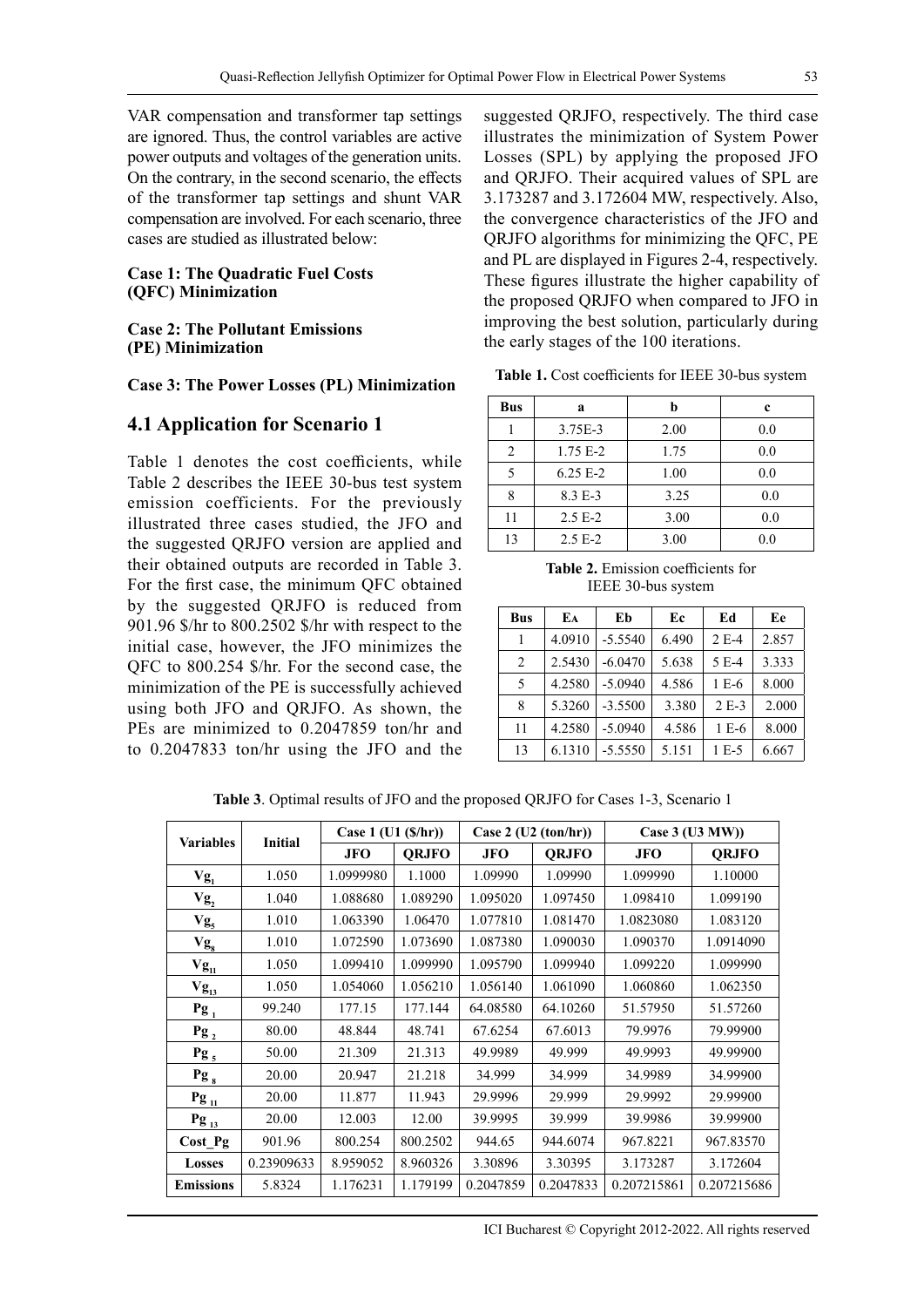

**Figure 2.** Convergence curves of JFO and QRJFO for Case 1, Scenario 1



**Figure 3.** Convergence curves of JFO and QRJFO for Case 2, Scenario 1



**Figure 4.** Convergence curves of JFO and QRJFO for Case 3, Scenario 1

#### **4.1.1 JFO versus QRJFO: Robustness Analysis for Scenario 1**

To evaluate the robustness analysis, the obtained minimum QFC, PE and PL of the 10-runs of JFO and of the proposed QRJFO are recorded. Their spread and centres for Cases 1-3 are displayed in Figure 5 via Box and Whiskers plot. As shown, the suggested QRJFO still follows the maximum, average and minimum values relative to the JFO

for all the cases studied. Otherwise, the QRJFO provides the smallest standard deviations of QFC, PE and PL of 0.00084, 1.47E-05, and 0.0076, respectively relative to the JFO of 0.00066, 9.74161E-06, and 0.00266, respectively.



**Figure 5.** Box and Whiskers plot of JFO and QRJFO for Cases 1-3, Scenario 1

#### **4.2 Application for Scenario 2**

In this scenario, the effects of the transformer tap settings and shunt VAR compensation are involved. The tap changing transformer have a maximum and a minimum voltage of 1.05 and 0.95 p.u., respectively. However, the limitations of VAR injections for the capacitive sources are 5 MVA. The JFO and the suggested QRJFO version are applied for the three cases studied and their outputs are tabulated in Table 4.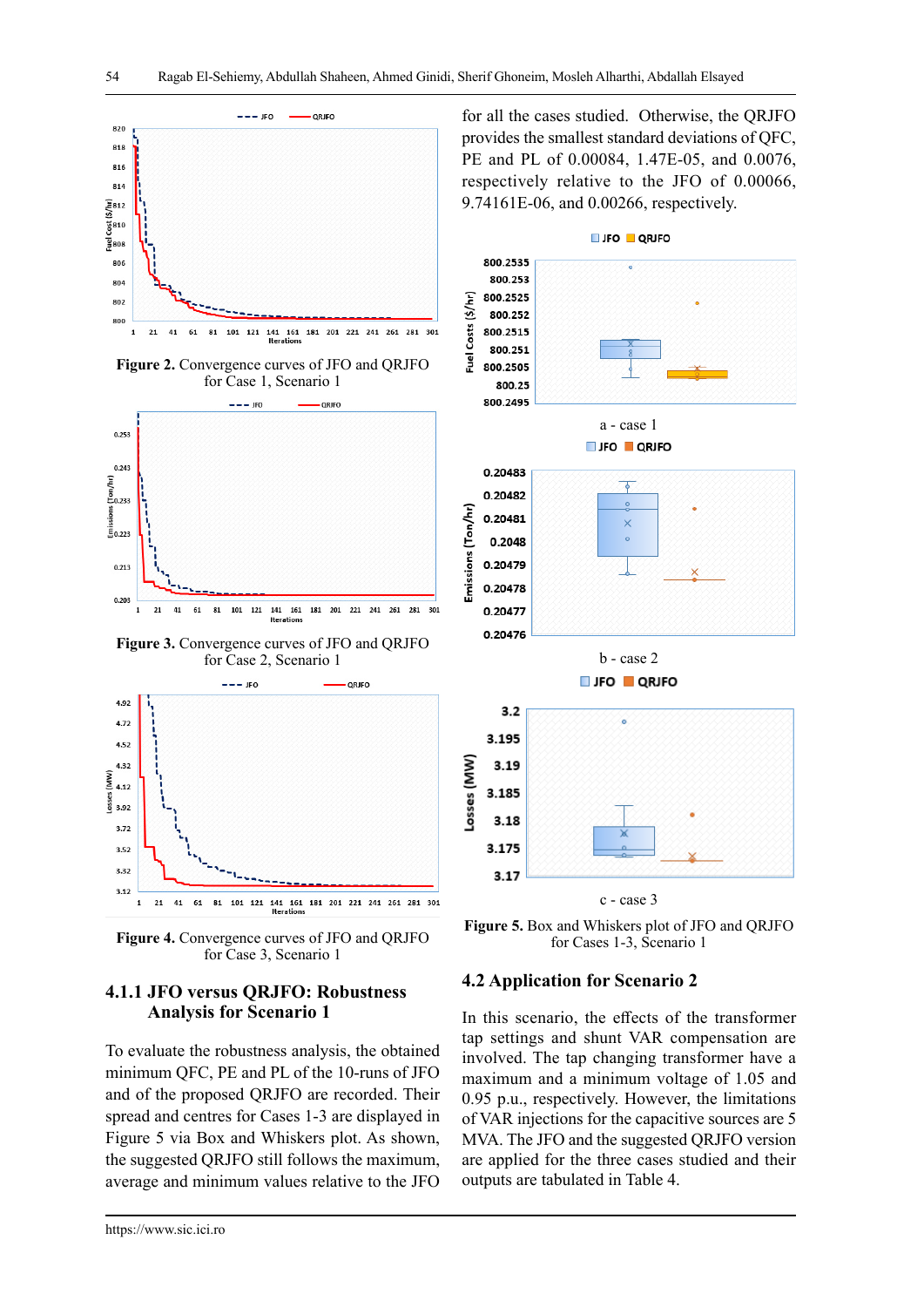|                          |                  | Case $(1)$ $(U1 (S/hr))$ |              | Case $(2)$ (U2 $(ton/hr)$ ) |              | Case $(3)$ $(U3 MW)$ |              |
|--------------------------|------------------|--------------------------|--------------|-----------------------------|--------------|----------------------|--------------|
| <b>Variables</b>         | Initial          | <b>JFO</b>               | <b>ORJFO</b> | JFO.                        | <b>ORJFO</b> | <b>JFO</b>           | <b>QRJFO</b> |
| $\mathbf{V}\mathbf{g}_1$ | 1.0500           | 1.099980                 | 1.0999990    | 1.0845460                   | 1.0998840    | 1.0801280            | 1.0780150    |
| Vg <sub>2</sub>          | 1.0400           | 1.0856540                | 1.0886010    | 1.0811380                   | 1.093460     | 1.0755390            | 1.07140      |
| $Vg_5$                   | 1.0100           | 1.0592020                | 1.0631540    | 1.0586270                   | 1.0754470    | 1.0583810            | 1.05370      |
| $Vg_8$                   | 1.0100           | 1.0668530                | 1.0708280    | 1.0666110                   | 1.0830010    | 1.0657750            | 1.0618780    |
| $Vg_{11}$                | 1.0500           | 1.0997750                | 1.0997330    | 1.0816360                   | 1.099880     | 1.0042520            | 1.059870     |
| $Vg_{13}$                | 1.0500           | 1.0996350                | 1.0999680    | 1.0998370                   | 1.0999950    | 1.0471360            | 1.0975430    |
| Tap $_{6-9}$             | 1.0780           | 1.0407690                | 1.0245130    | 1.0336910                   | 1.0296590    | 1.0621880            | 1.0130880    |
| Tap $_{6-10}$            | 1.0690           | 0.9229740                | 0.9540090    | 0.9327810                   | 0.9287530    | 1.0339520            | 0.9568230    |
| Tap $_{4-12}$            | 1.0320           | 1.0028280                | 1.0036740    | 1.0179250                   | 0.9841930    | 1.0615350            | 0.975850     |
| Tap 28-27                | 1.0680           | 0.9726790                | 0.9769710    | 0.9864080                   | 0.9746240    | 1.0369820            | 0.9577440    |
| $Qc_{10}$                | $\theta$         | 4.788078                 | 4.952751     | 2.408265                    | 3.242106     | 6.438482             | 12.18364     |
| $Qc_{12}$                | $\theta$         | 4.867021                 | 4.893209     | 2.813026                    | 2.460361     | 10.97369             | 9.498888     |
| $Qc_{15}$                | $\theta$         | 4.277636                 | 4.787421     | 3.60315                     | 2.640415     | 1.97545              | 4.859643     |
| $Qe_{17}$                | $\mathbf{0}$     | 4.546313                 | 4.984962     | 4.649712                    | 4.937444     | 12.95008             | 8.960677     |
| Qc $_{20}$               | $\mathbf{0}$     | 3.767055                 | 4.386394     | 4.185922                    | 4.481168     | 6.789432             | 3.552127     |
| ${\bf Qc}$ $_{21}$       | $\boldsymbol{0}$ | 4.95365                  | 4.898369     | 4.715191                    | 4.997294     | 11.03702             | 12.95475     |
| $Qc_{23}$                | $\mathbf{0}$     | 4.329351                 | 2.674182     | 3.855241                    | 3.606487     | 0.542298             | 1.247224     |
| ${\bf Qc}$ $_{24}$       | $\mathbf{0}$     | 3.460546                 | 4.984997     | 4.740595                    | 4.99374      | 8.934137             | 6.984928     |
| $Qc_{_{29}}$             | $\mathbf{0}$     | 2.566404                 | 2.844773     | 2.65091                     | 2.631657     | 4.068645             | 2.272029     |
| $Pg_1$                   | 99.24            | 177.1974                 | 177.0987     | 63.98755                    | 63.94707     | 63.95811             | 63.83592     |
| $Pg_2$                   | 80               | 48.69343                 | 48.69635     | 67.51098                    | 67.45145     | 67.66739             | 67.6271      |
| $Pg_5$                   | 50               | 21.4438                  | 21.29614     | 49.99908                    | 49.99997     | 49.99674             | 49.99989     |
| Pg <sub>s</sub>          | 20               | 20.74069                 | 21.04201     | 34.99943                    | 34.9999      | 34.99611             | 34.9997      |
| Pg $\frac{1}{11}$        | 20               | 11.97215                 | 11.89693     | 29.99918                    | 30           | 29.99762             | 29.9999      |
| $Pg_{13}$                | 20               | 12.00618                 | 12.00758     | 39.99981                    | 39.99893     | 39.99707             | 39.9999      |
| Cost_Pg                  | 901.96           | 799.1481                 | 799.1065     |                             |              |                      |              |
| Losses                   | 0.23909633       |                          |              |                             |              | 2.890692             | 2.856711     |
| <b>Emissions</b>         | 5.8324           |                          |              | 0.204719                    | 0.204688     |                      |              |

**Table 4.** Optimal results of JFO and the proposed QRJFO for Cases 1-3, Scenario 2

For the first case, Table 4 illustrates that the minimum QFC obtained by the proposed QRJFO is reduced from 901.96 \$/hr to 799.1065 \$/hr, with respect to the initial case. Added to that, Table 5 illustrates comparative results for minimizing the fuel costs (Case 1) with several other algorithms which are Developed Grey Wolf Algorithm (DGWA) (Abdo et al., 2018), AGAPOP (Attia et al., 2012), EA (Surender Reddy et al., 2014), Symbiotic Organisms Search (SOS) (Duman, 2017), Moth Swarm Algorithm (MSA) (Mohamed et al., 2017), IMFA (Taher et al., 2019), Genetic Algorithm (GA) (Zhang et al., 2019), adapted GA (Attia et al., 2012), BHBOA (Bouchekara, 2014), DHSA (Arul et al., 2013), ICA (Ghanizadeh et al., 2011), Improved Electromagnetism-like Optimization Algorithm (IEOA) (Jeddi et al., 2017), CSO (Shaheen et al., 2021a), NBA (Yang, 2013), MCSO (Shaheen et al., 2021b).

**Table 5.** Comparison for Case 1-Scenario 2

| <b>Method</b>  | U1(S/HR) | <b>Method</b> | U1(S/hr) |  |
|----------------|----------|---------------|----------|--|
| Proposed QRJFO | 799.1065 | <b>IMFA</b>   | 800.3848 |  |
| <b>JFO</b>     | 799.1481 | <b>TLA</b>    | 800.4212 |  |
| <b>DGWA</b>    | 800.433  | SOS           | 801.5733 |  |
| <b>AGAPOP</b>  | 799.8441 | <b>ICA</b>    | 801.843  |  |
| <b>BHBOA</b>   | 799.9217 | <b>DHSA</b>   | 802.2966 |  |
| <b>MSA</b>     | 800.5099 | <b>GA</b>     | 802.1962 |  |
| <b>IEOA</b>    | 799.688  | CSO           | 799.8266 |  |
| EA             | 800.0831 | <b>MCSO</b>   | 799.3332 |  |
| NBA            | 799.7516 |               |          |  |

As shown, the JFO and the suggested QRJFO obtain the minimum QFC of 799.1481 \$/hr and 799.1065 \$/hr, respectively among other techniques. For the second case, the minimization of the PEs is obtained by the JFO and the proposed QRJFO as reflected in Table 4. As shown, the PE values are 0.204719 ton/hr and 0.204688 ton/hr,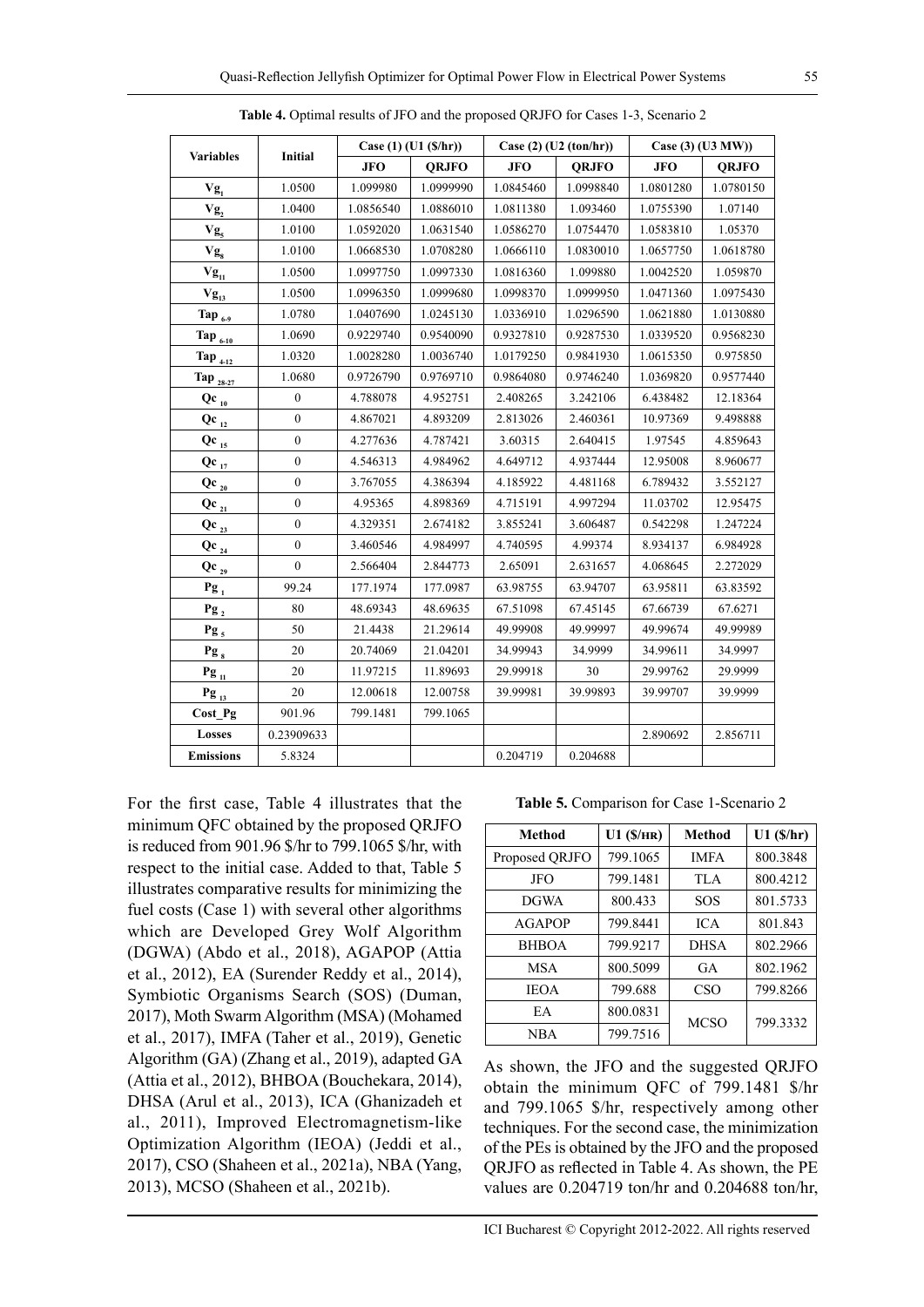respectively. Table 6 shows a comparison with other optimizers.

| <b>Algorithm</b> | PE        | Algorithm    | РE        |
|------------------|-----------|--------------|-----------|
| ORJFO            | 0.204688  | AGO          | 0.20484   |
| JFO              | 0.204719  | GO           | 0.20492   |
| Stud KHA         | 0.2048    | modified TLA | 0.20493   |
| ARBO             | 0.2048    | <b>IMRFO</b> | 0.204754  |
| <b>KHA</b>       | 0.2049    | <b>NBA</b>   | 0.2052063 |
| CSO              | 0.2051355 | <b>MCSO</b>  | 0.2048911 |

**Table 6.** Comparison for Case 3-Scenario 2

As the suggested ORJFO attains the minimum PE objective, it outperforms the other metaheuristics of Krill Herd Algorithm (KHA), Stud KHA (Pulluri et al., 2018), Adaptive Real Coded Biogeography-Based Optimization (ARBO) (Ramesh Kumar & Premalatha, 2015), modified TLA (Shabanpour-Haghighi et al., 2014), (Shaheen et al., 2021c). NBA, CSO, MCSO (Shaheen et al., 2021b). For the third case, the minimization of SPL is considered. From Table 4, the suggested QRJFO outperforms the standard JFO where it finds a lower SPL value of 2.85 MW compared to 2.89 MW for the JFO. Moreover, the convergence characteristics of the JFO and QRJFO algorithms are displayed for the three cases studied in Figures 6-8, respectively.



 $- - -$  iso ORJEO  $6.3$ 5.8  $5.3$ MM)  $4.8$ **SSES**<br>-- 4.3  $3.3$  $3.3$ 

> $_{21}$  $41$  $\bf{61}$



81 101 121 141 161 181 201 221 241 261 281 301

These figures indicate the greater efficiency of the suggested QRJFO relative to JFO to provide a better solution, especially in the early stages of 100 iterations.

# **4.2.1 JFO versus QRJFO: Robustness Analysis for Scenario 2**

To evaluate the robustness analysis, the obtained minimum QFC, PE and PL of JFO and proposed QRJFO are displayed in Figure 9 via Box and Whiskers plot. The suggested QRJFO provides better robustness statistics relative to the JFO for all the cases studied. In case 1, the QRJFO provides the smallest maximum, average and minimum values of 799.204, 799.156 and 799.106\$/hr with a smaller standard deviation of 0.0225 opposed to JFO of 0.0295. In case 2, the QRJFO acquires the smallest minimum and average PE values of 0.20468 and 0.20473, respectively. In case 3, QRJFO finds the smallest maximum, average and minimum values of 2.94, 2.895 and 2.856 MW whereas JFO finds the minimum, average and maximum values of 2.964, 2.93 and 2.891 MW, respectively.

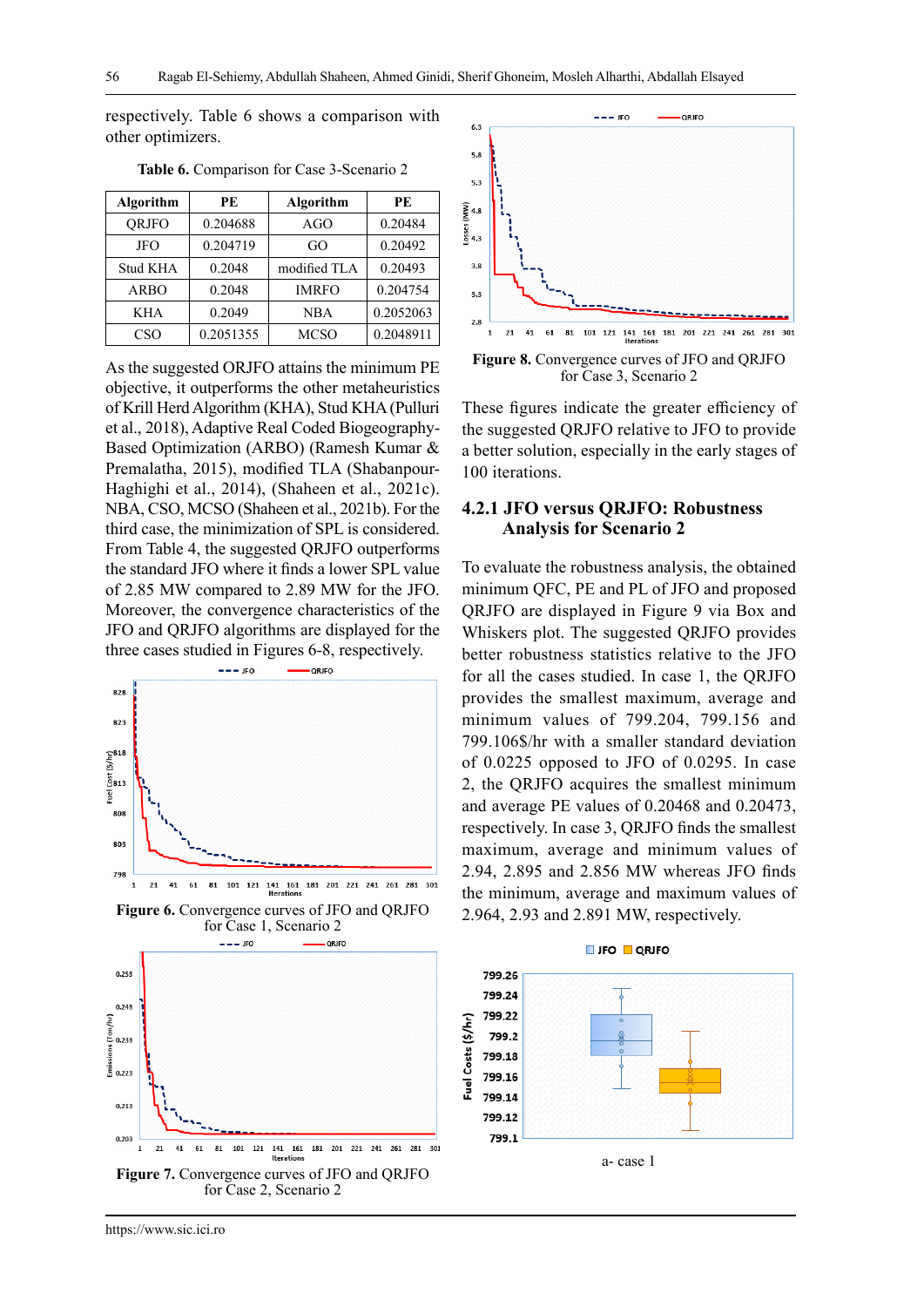

**Figure 9.** Box and Whiskers plot of JFO and QRJFO for Cases 1-3, Scenario 2

# **REFERENCES**

Abdo, M., Kamel, S., Ebeed, M., Yu, J. & Jurado, F. (2018). Solving Non-Smooth Optimal Power Flow Problems Using a Developed Grey Wolf Optimizer, *Energies, 11*(7): 1692. DOI: 10.3390/en11071692

Abdul-hamied, D. T., Shaheen, A. M., Salem, W. A., Gabr, W. I. & El-sehiemy, R. A. (2020). Equilibrium optimizer based multi dimensions operation of hybrid AC/DC grids, *Alexandria Engineering Journal, 59*(6), 4787–4803. DOI: 10.1016/j.aej.2020.08.043

Abou El-Ela, A. A., El-Sehiemy, R. A., Shaheen, A. M. & Diab, A. E.-G. (2021). Enhanced coyote optimizerbased cascaded load frequency controllers in multiarea power systems with renewable, *Neural Computing and Applications, 33*(14), 8459–8477. DOI: 10.1007/ s00521-020-05599-8

Alharthi, M., Ghoneim, S., Elsayed, A., El-Sehiemy, R., Shaheen, A. & Ginidi. (2021). A Multi-Objective Marine Predator Optimizer for Optimal Techno-Economic Operation of AC/DC Grids, *Studies in Informatics and Control, 30*(2), 89–99. DOI: 10.24846/v30i2y202108

Arul, R., Ravi, G. & Velusami, S. (2013). Solving optimal power flow problems using chaotic selfadaptive differential harmony search algorithm, *Electric Power Components and Systems, 41*(8), 782-805. DOI: 10.1080/15325008.2013.769033

# **5. Conclusion**

This paper suggests and develops an improved Quasi-Reflection Jellyfish Optimizer integrated for solving the OPF problem. The QRJFO enhances the intensification and diversification features of the standard JFO. Both JFO and QRJFO are effectively implemented on two scenarios based on the IEEE 30 bus-system. The simulation outputs display the solution effectiveness and applicability of the suggested QRJFO relative to JFO. Also, the suggested QRJFO provides a great improvement in the convergence characteristics of the standard JFO, particularly during the early stages of the 100 iterations. Besides, the suggested QRJFO provides a great improvement in the degree of robustness of the standard JFO when achieving the optimal results and solution quality. Thus, the QRJFO shows superiority in comparison to several optimization algorithms with various objective functions reported in the literature.

#### **Acknowledgements**

The research reported in this paper was financially supported by Taif University Researchers Supporting Project (TURSP), Number 2020/34, Taif University, Taif, Saudi Arabia.

Attia, A. F., Al-Turki, Y. A. & Abusorrah, A. M. (2012). Optimal power flow using adapted genetic algorithm with adjusting population size, *Electric Power Components and Systems, 40*(11), 1285-1299. DOI: 10.1080/15325008.2012.689417

Bentouati, B., Khelifi, A., Shaheen, A. & El-Sehiemy, R. (2020). An enhanced moth-swarm algorithm for efficient energy management based multi dimensions OPF problem, *Journal of Ambient Intelligence and Humanized Computing*, *12*(10), 9499-9519. DOI: 10.1007/s12652-020-02692-7

Bouchekara, H. R. E. H. (2014). Optimal power flow using black-hole-based optimization approach, *Applied Soft Computing Journal*, *24*, 879-888. DOI: 10.1016/j.asoc.2014.08.056

Chou, J. S. & Truong, D. N. (2021). A novel metaheuristic optimizer inspired by behavior of jellyfish in ocean, *Applied Mathematics and Computation, 389*: 125535. DOI: 10.1016/j. amc.2020.125535

Duman, S. (2017). Symbiotic organisms search algorithm for optimal power flow problem based on valve-point effect and prohibited zones, *Neural Computing and Applications*, *28*(11), 3571-3585. DOI: 10.1007/s00521-016-2265-0